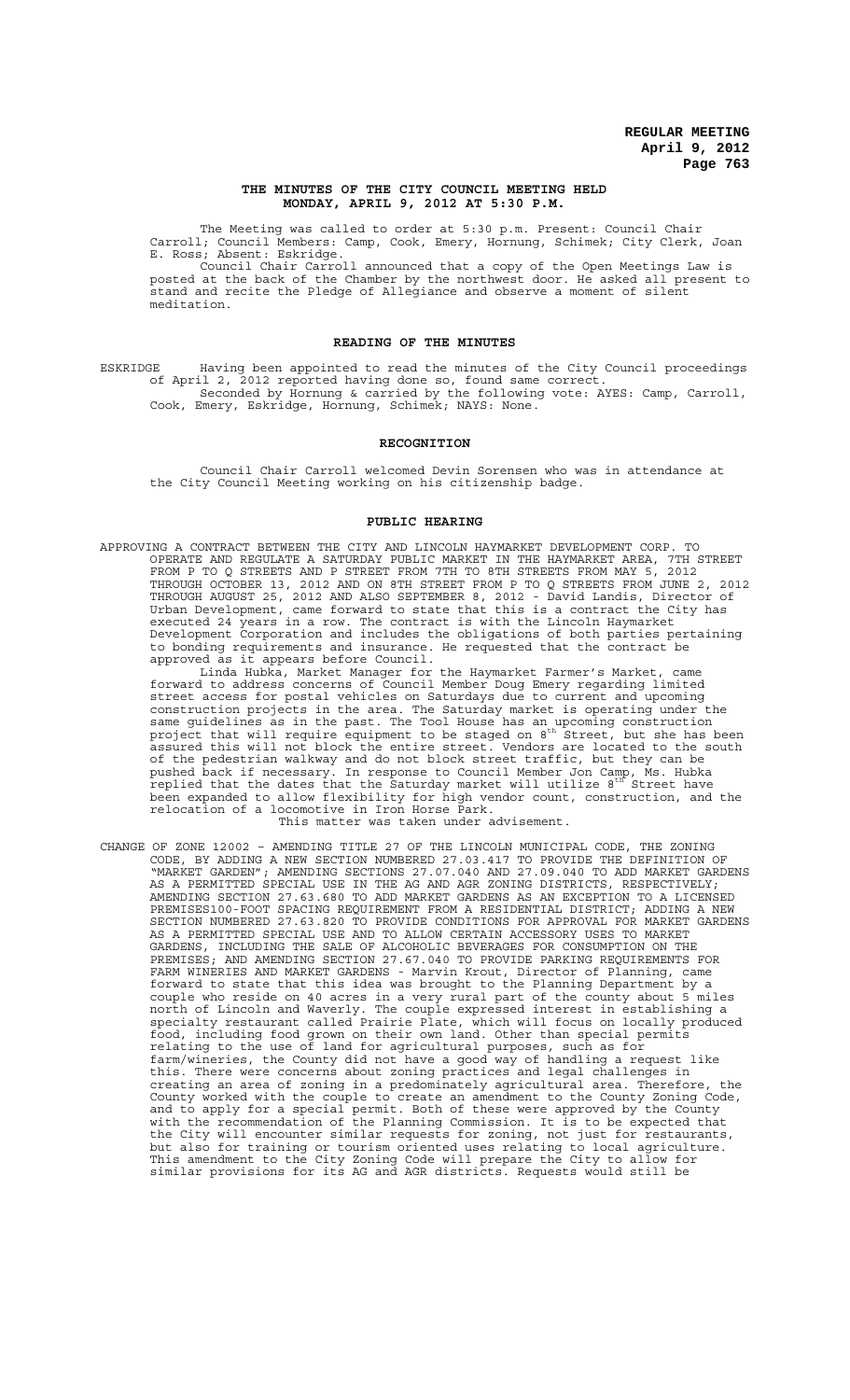reviewed on a case by case basis to ensure there are good buffers, traffic control, that scale is appropriate to the surrounding area, and that there is an opportunity for nearby property owners to weigh in on proposals. In response to Council questions, Mr. Krout replied that notification goes out a quarter-mile within the jurisdiction of the City, and one mile within the jurisdiction of the County.

This matter was taken under advisement.

AN ORDINANCE ADOPTING THE SUPPLEMENTS TO THE LINCOLN MUNICIPAL CODE DATED JUNE 2011 AND DECEMBER 2011 AS PART OF THE OFFICIAL LINCOLN MUNICIPAL CODE - Rod Confer, City Attorney, came forward to state that this ordinance is an annual formality asking Council to approve the ordinances that have been designated for inclusion in the Lincoln Municipal Code during the past year by supplements in June and December.

This matter was taken under advisement.

AUTHORIZING AND SUPPORTING THE APPLICATION TO THE TRANSPORTATION ENHANCEMENT PROGRAM OF THE STATE OF NEBRASKA DEPARTMENT OF ROADS TO ASSIST WITH FUNDING THE CONSTRUCTION OF THE STONEBRIDGE TRAIL CONNECTING THE NORTH 14TH STREET TRAIL AT 14TH AND HUMPHREY WITH THE ALVO ROAD TRAIL AT 13TH AND ALVO ROAD - Terry Genrich, Parks and Recreation, came forward to answer questions and to request Council's approval for this agreement so the project can move forward. This matter was taken under advisement.

APPROVING APPROPRIATIONS IN THE AMOUNT OF \$36,715.00 FROM THE OPERATION OF KENO LOTTERY FUNDS FOR VARIOUS HUMAN SERVICES (ROUND 35) - Kit Boesch, Human Services Administrator, Keno Human Services Prevention Fund, came forward to answer Council questions.

This matter was taken under advisement.

# **COUNCIL ACTION**

## **REPORTS OF CITY OFFICERS**

SETTING THE BOARD OF EQUALIZATION HEARING DATE OF MONDAY, APRIL 30, 2012, AT 5:30 P.M.<br>ON THE NORTH 27<sup>TH</sup> STREET MAINTENANCE IMPROVEMENT DISTRICT, THE UNIVERSITY PLACE MAINTENANCE IMPROVEMENT DISTRICT AND THE SOUTH STREET MAINTENANCE IMPROVEMENT DISTRICT - This item was approved by City Council, 6-0.

RESOLUTION APPROVING THE CITY OF LINCOLN'S INVESTMENT ACTIVITY REPORT FROM THE CITY TREASURER FOR THE FISCAL YEAR 2011-2012 - CLERK read the following resolution, introduced by Jonathan Cook, who moved for its adoption:

A-86751 BE IT RESOLVED by the City Council of the City of Lincoln, Nebraska: That the Investment Activity report and attached list of investments be confirmed and approved, and the City Treasurer is hereby directed to hold said investments until maturity unless otherwise directed by the City Council. Introduced by Jonathan Cook

Seconded by Emery and carried by the following vote: AYES: Camp, Carroll, Cook, Emery, Hornung, Schimek; NAYS: None; ABSENT: Eskridge.

CLERK'S LETTER AND MAYOR'S APPROVAL OF RESOLUTIONS AND ORDINANCES PASSED BY THE CITY COUNCIL ON MARCH 26, 2012 - CLERK presented said report which was placed on file in the Office of the City Clerk. **(27-1)**

# **PETITIONS & COMMUNICATIONS**

SETTING THE HEARING DATE OF MONDAY, APRIL 23, 2012 AT 3:00 P.M. FOR THE APPLICATION OF TOP SHELF BEVERAGE SERVICES LLC DBA TOP SHELF BEVERAGE SERVICES FOR A CLASS CK LIQUOR LICENSE LOCATED AT 1038 O STREET - CLERK read the following resolution, introduced by Jonathan Cook, who moved for its adoption:

A-86752 BE IT RESOLVED by the City Council, of the City of Lincoln, that a hearing date is hereby set for Monday, April 23, 2012, at 3:00 p.m. or as soon thereafter as possible in the City Council Chambers, County-City Building, 555 S. 10th St., Lincoln, NE for the application of Top Shelf Beverage Services LLC dba Top Shelf Beverage Services Class CK liquor license located at 1038 O Street.

If the Police Dept. is unable to complete the investigation by said time, a new hearing date will be set.

Introduced by Jonathan Cook Seconded by Emery and carried by the following vote: AYES: Camp, Carroll, Cook, Emery, Hornung, Schimek; NAYS: None; ABSENT: Eskridge.

SETTING THE HEARING DATE OF MONDAY, APRIL 23, 2012 AT 3:00 P.M. FOR THE APPLICATION OF NEBRASKA CVS PHARMACY LLC DBA CVS/PHARMACY 473 FOR A CLASS C LIQUOR LICENSE LOCATED AT 1550 SOUTH STREET - CLERK read the following resolution, introduced by Jonathan Cook, who moved for its adoption:

A-86753 BE IT RESOLVED by the City Council, of the City of Lincoln, that a hearing date is hereby set for Monday, April 23, 2012, at 3:00 p.m. or as soon thereafter as possible in the City Council Chambers, County-City Building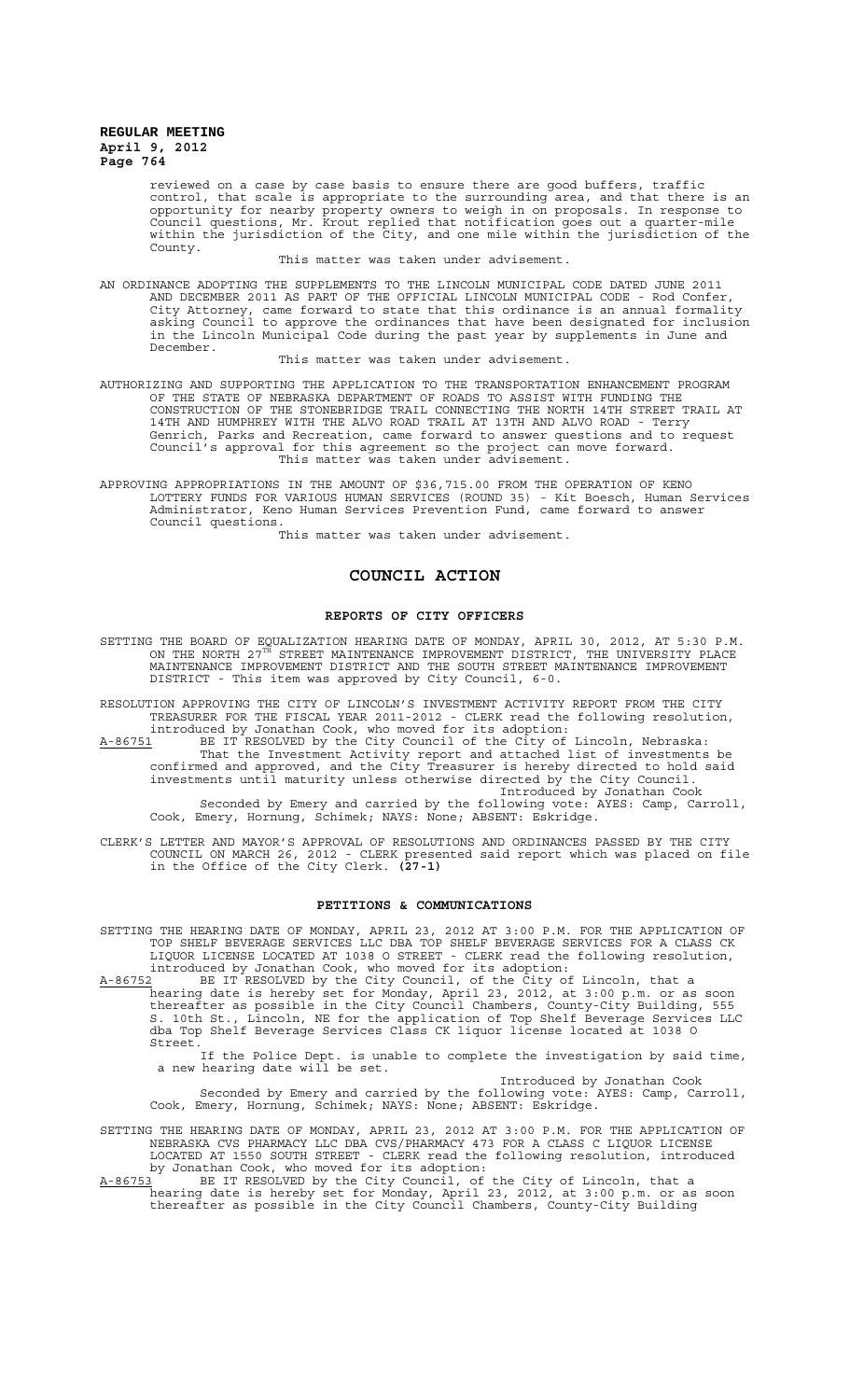555 S. 10th St., Lincoln, NE for the application of Nebraska CVS Pharmacy LLC dba CVS/Pharmacy 473 Class C liquor license located at 1550 South Street. If the Police Dept. is unable to complete the investigation by said time, a new hearing date will be set.

Introduced by Jonathan Cook Seconded by Emery and carried by the following vote: AYES: Camp, Carroll, Cook, Emery, Hornung, Schimek; NAYS: None; ABSENT: Eskridge.

SETTING THE HEARING DATE OF MONDAY, APRIL 23, 2012 AT 3:00 P.M. FOR THE APPLICATION OF MYKHANH RESTAURANTS DBA PHO FACTORY FOR A CLASS I LIQUOR LICENSE LOCATED AT 940 NORTH 26TH STREET - CLERK read the following resolution, introduced by Jonathan Cook, who moved for its adoption:

A-86754 BE IT RESOLVED by the City Council, of the City of Lincoln, that a hearing date is hereby set for Monday, April 23, 2012, at 3:00 p.m. or as soon thereafter as possible in the City Council Chambers, County-City Building, 555 S. 10th St., Lincoln, NE for the application of Mykhanh Restaurants dba Pho<br>Factory Class I liquor license located at 940 North 26<sup>th</sup> Street. If the Police Dept. is unable to complete the investigation by said time,

a new hearing date will be set. Introduced by Jonathan Cook

Seconded by Emery and carried by the following vote: AYES: Camp, Carroll, Cook, Emery, Hornung, Schimek; NAYS: None; ABSENT: Eskridge.

# REFERRALS TO THE PLANNING DEPARTMENT:

Change of Zone No. 12004 - requested by the Director of Planning, amending Title 27 of the Lincoln Municipal Code relating to the Zoning Code by amending Figure 27.35.070(a) within Section 27.35.070 to reflect the revised height limits in the B-4 Lincoln Center Business District; adding a new section numbered 27.59.015 titled Scope of Regulations to clarify that airport zoning regulations are applicable in all underlying zoning districts and apply to both public and private entities; amending Section 27.59.040 relating to airport zoning height restrictions to replace the metes and bounds description with a reference to the Airport Zoning Map; amending Section 27.69.035 and Table 1, Off Premises Signs, within Section 27.69.040 to prohibit the location of off premises signs in the Haymarket and Downtown areas of the B-4 Lincoln Center Business District west of 9th Street; repealing Sections 27.35.070, 27.59.040, and 27.69.035 and Table 1 within Section 27.69.040 (Off-Premises Signs) of the Lincoln Municipal Code as hitherto existing; amending the Lincoln Airport Zoning Map dated February 25, 2002 to be consistent with Figure 27.35.070(a); and amending the Lincoln Capitol Environs District Height Regulation Map to reflect a 57-foot height requirement west of the Capitol.

Change of Zone No. 12005 - requested by Baylor, Evnen, Curtiss, Grimit & Witt, LLP, from AG Agricultural District and R-2 Residential District to H-3 Highway Commercial District, on property legally described as Lot 65 SE, located in the SE 1/4 of Section 23-9-7, Lancaster County, Nebraska, generally located at Highway 2 and First Street, Cheney, Nebraska.

Special Permit No. 12009 - requested by Capitol City Christian Church, for seasonal sales, on property legally described as Lot 1, Block 1, Northern Lights 7th Addition, located in the SE 1/4 of Section 15-10-7, Lancaster County, Nebraska, generally located at N. 80th Street and Holdrege Street (7800 Holdrege Street). The Planning Commission action is final action, unless appealed to the City Council.

Special Permit No. 12010 - requested by Martha Anne Cech, Cech Addition Community Unit Plan, for two lots, with a request to waive setbacks and minimum lot depth, on property legally described as Lot 2, Lang's Subdivision and Lot 1, Anncech Addition, located in the SW 1/4 of Section 5-9-7, Lancaster County, Nebraska, generally located at S. 40th Street and Pioneers Boulevard. The Planning Commission action is final action, unless appealed to the City Council.

### **MISCELLANEOUS REFERRALS - NONE**

# **LIQUOR RESOLUTIONS - NONE**

# **ORDINANCES - 2ND READING & RELATED RESOLUTIONS (as required)**

APPROVING A CONTRACT BETWEEN THE CITY AND LINCOLN HAYMARKET DEVELOPMENT CORP. TO OPERATE AND REGULATE A SATURDAY PUBLIC MARKET IN THE HAYMARKET AREA, 7TH STREET FROM P TO Q STREETS AND P STREET FROM 7TH TO 8TH STREETS FROM MAY 5, 2012 THROUGH OCTOBER 13, 2012 AND ON 8TH STREET FROM P TO Q STREETS FROM JUNE 2, 2012 THROUGH AUGUST 25, 2012 AND ALSO SEPTEMBER 8, 2012 - CLERK read an ordinance, introduced by Jon Camp, accepting and approving the Contract between the City of Lincoln, Nebraska, a municipal corporation, and the Lincoln Haymarket Development Corporation for establishment and regulation of a Saturday public<br>market in the Haymarket area, 7<sup>th</sup> Street from P to Q Streets and P Street from  $7<sup>th</sup>$  to  $8<sup>th</sup>$  Streets, from May 5 2012 through October 13, 2012, and on  $8<sup>th</sup>$  Street from P to Q Street from June 2, 2012 through August 25, 2012, and September 8, 2012, and authorizing the Mayor to sign such Contract on behalf of the City, the second time.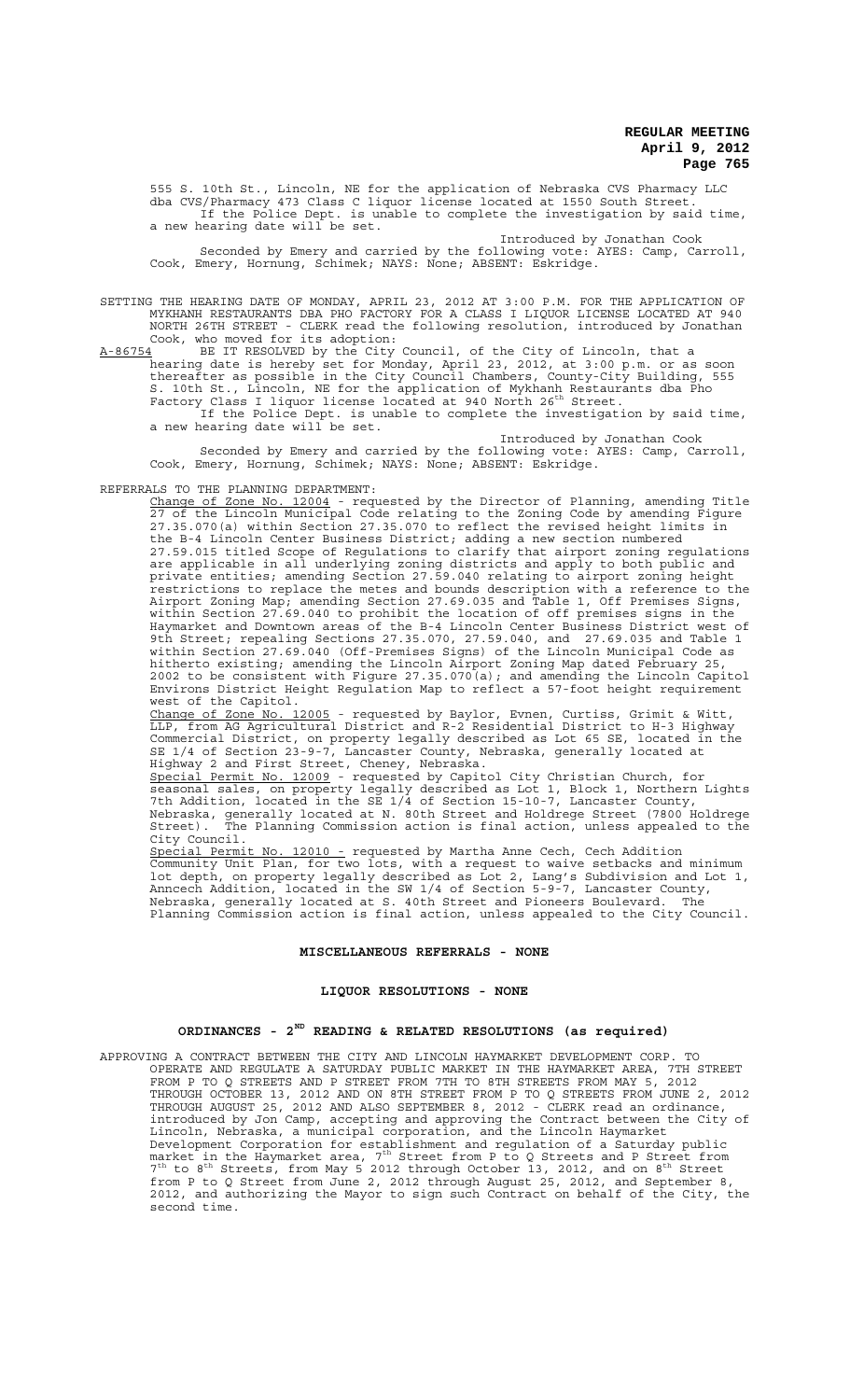- CHANGE OF ZONE 12002 AMENDING TITLE 27 OF THE LINCOLN MUNICIPAL CODE, THE ZONING CODE, BY ADDING A NEW SECTION NUMBERED 27.03.417 TO PROVIDE THE DEFINITION OF "MARKET GARDEN"; AMENDING SECTIONS 27.07.040 AND 27.09.040 TO ADD MARKET GARDENS AS A PERMITTED SPECIAL USE IN THE AG AND AGR ZONING DISTRICTS, RESPECTIVELY; AMENDING SECTION 27.63.680 TO ADD MARKET GARDENS AS AN EXCEPTION TO A LICENSED PREMISES100-FOOT SPACING REQUIREMENT FROM A RESIDENTIAL DISTRICT; ADDING A NEW SECTION NUMBERED 27.63.820 TO PROVIDE CONDITIONS FOR APPROVAL FOR MARKET GARDENS AS A PERMITTED SPECIAL USE AND TO ALLOW CERTAIN ACCESSORY USES TO MARKET GARDENS, INCLUDING THE SALE OF ALCOHOLIC BEVERAGES FOR CONSUMPTION ON THE PREMISES; AND AMENDING SECTION 27.67.040 TO PROVIDE PARKING REQUIREMENTS FOR FARM WINERIES AND MARKET GARDENS - CLERK read an ordinance, introduced by Jon Camp, amending Title 27 of the Lincoln Municipal Code, the Zoning Code, by adding a new section numbered 27.03.417 to provide the definition of "market garden"; amending Sections 27.07.040 and 27.09.040 to add market gardens as a permitted special use in the AG and AGR zoning districts, respectively; amending Section 27.63.680 to add market gardens as an exception to a licensed premises 100-foot spacing requirement from a residential district; adding a new section numbered 27.63.820 to provide conditions for approval for market gardens as a permitted special use and to allow certain accessory uses to market gardens, including the sale of alcoholic beverages for consumption on the premises; amending Section 27.67.040 to provide parking requirements for farm wineries and market gardens; and repealing Sections 27.07.040, 27.09.040, 27.63.680 and 27.67.040 of the Lincoln Municipal Code as hitherto existing, the second time.
- AN ORDINANCE ADOPTING THE SUPPLEMENTS TO THE LINCOLN MUNICIPAL CODE DATED JUNE 2011 AND DECEMBER 2011 AS PART OF THE OFFICIAL LINCOLN MUNICIPAL CODE - CLERK read an ordinance, introduced by Jon Camp, adopting the supplements to the Lincoln Municipal Code dated June 2011 and December 2011 as part of the official Lincoln Municipal Code, the second time.

#### **PUBLIC HEARING - RESOLUTIONS**

AUTHORIZING AND SUPPORTING THE APPLICATION TO THE TRANSPORTATION ENHANCEMENT PROGRAM OF THE STATE OF NEBRASKA DEPARTMENT OF ROADS TO ASSIST WITH FUNDING THE CONSTRUCTION OF THE STONEBRIDGE TRAIL CONNECTING THE NORTH 14TH STREET TRAIL AT 14TH AND HUMPHREY WITH THE ALVO ROAD TRAIL AT 13TH AND ALVO ROAD - CLERK read the following resolution, introduced by Jon Camp, who moved for its adoption:

A-86755 WHEREAS, the City of Lincoln through its Parks and Recreation Department is proposing a transportation project through the State of Nebraska Department of Roads for financial assistance from Federal Funds in the Transportation Enhancement Program for the purpose of constructing a portion of the Stonebridge Trail; and

WHEREAS, the project includes construction of a trail connecting the North 14th Street Trail at 14th and Humphrey through the Stonebridge neighborhood and then west along Alvo Road to the Alvo Road Trail at 13th and Alvo Road with a total estimated cost of the project of \$702,809, with 80% (\$562,247) coming from the Transportation Enhancement Program grant and 20% (\$140,562) from Impact Fees of the City; and

WHEREAS, the City of Lincoln understands that it must strictly follow all Federal, State and local laws, rules, regulations, policies and guidelines applicable to the funding of the Federal aid project.

NOW, THEREFORE, BE IT RESOLVED by the City Council of the City of Lincoln, Nebraska:

1. That the attached Agreement between the City of Lincoln and the Nebraska Department of Roads is hereby accepted and approved and the Mayor is hereby authorized to execute the Agreement on behalf of the City.

2. That the City of Lincoln hereby expresses its support for the application being made by its Parks and Recreation Department to the State of Nebraska Department of Roads for financial assistance from the Transportation Enhancement Program for the purpose of constructing the project described above and known as the Stonebridge Trail and its commitment to the on-going maintenance of the trail.

3. That the City is committed to providing local funds for the project as required by the Project Program Agreement, NDOR Project No. ENH-55(177), Control No. 13213, Lincoln Stonebridge Trail.

4. The City Clerk is directed to transmit a certified copy of this resolution to the Parks and Recreation Department for inclusion with the application to the State of Nebraska Department of Roads.

Introduced by Jon Camp Seconded by Emery and carried by the following vote: AYES: Camp, Carroll, Cook, Emery, Hornung, Schimek; NAYS: None; ABSENT: Eskridge.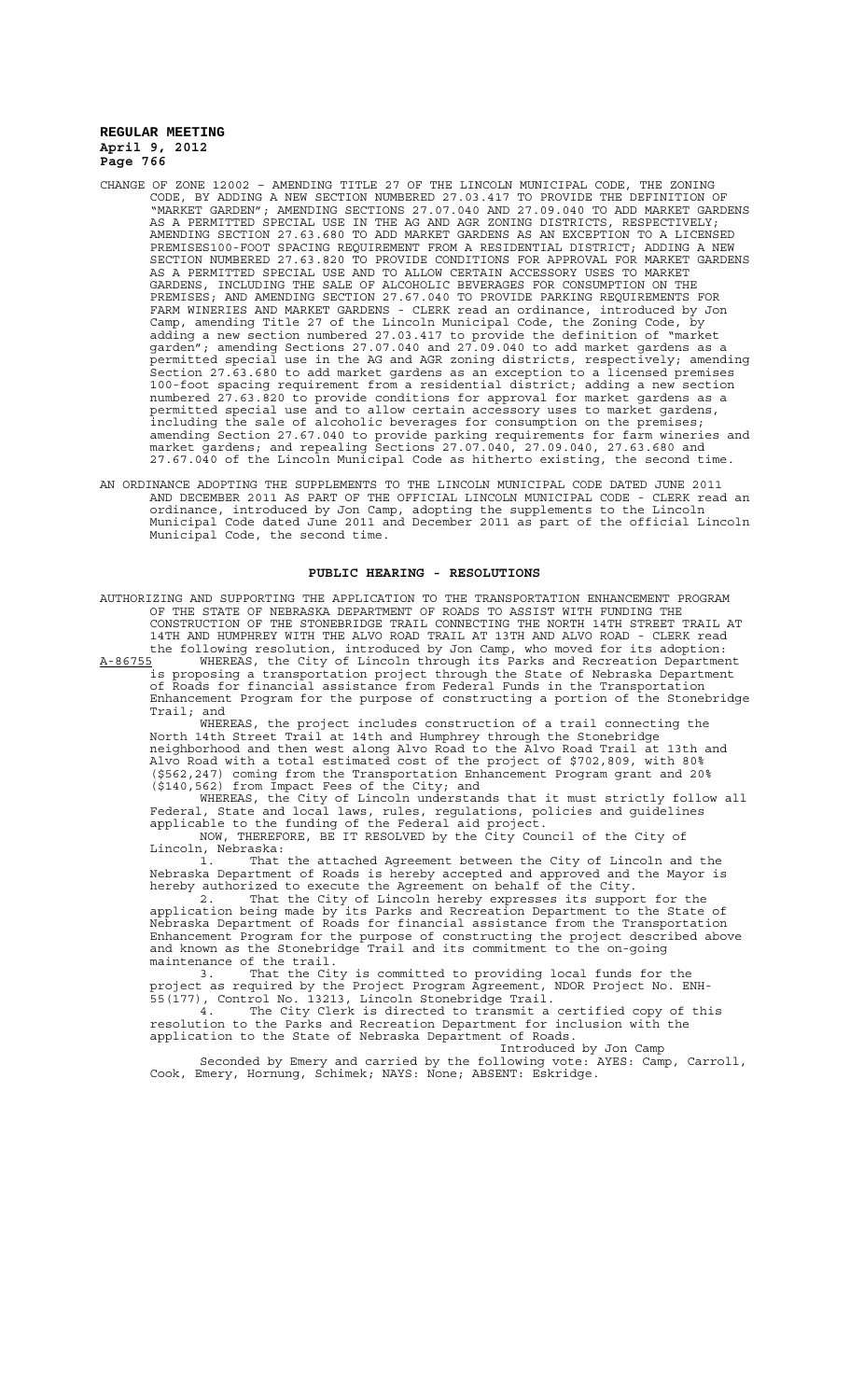APPROVING APPROPRIATIONS IN THE AMOUNT OF \$36,715.00 FROM THE OPERATION OF KENO LOTTERY FUNDS FOR VARIOUS HUMAN SERVICES (ROUND 35) - CLERK read the following

resolution, introduced by Jon Camp, who moved for its adoption: A-86756 MHEREAS, Resolution No. A-75378 provides that five percent of the gross

proceeds realized by the City of Lincoln from the operation of a keno lottery shall be designated for such human services as may be recommended and approved by the Joint Budget Committee, City Council and Lancaster Board of Commissioners; and

WHEREAS, the Joint Budget Committee has recommended that the City Council and Lancaster County Board of Commissioners approve the designation of \$36,715.00 from said gross funds for the human services listed in Attachment "A" (Keno Prevention Fund Round 35) attached hereto and incorporated herein by reference.<br>NOW,

THEREFORE, BE IT RESOLVED by the City Council of the City of Lincoln, Nebraska:

The designation of the \$36,715.00 from gross funds from the operation of keno lottery for the human services listed in Attachment "A" is hereby approved and the Mayor is authorized to enter into grant contracts with the respective agencies providing said human services.

Introduced by Jon Camp Seconded by Emery and carried by the following vote: AYES: Camp, Carroll, Cook, Emery, Hornung, Schimek; NAYS: None; ABSENT: Eskridge.

# **ORDINANCES - 3RD READING & RELATED RESOLUTIONS (as required)**

AUTHORIZING THE ISSUANCE, SALE AND DELIVERY OF WATER REVENUE REFUNDING BONDS OF THE CITY OF LINCOLN, NEBRASKA IN AN AMOUNT NOT TO EXCEED \$13,000,000 TO REFUND OUTSTANDING WATER REVENUE BONDS OF THE CITY AND RELATED MATTERS - CLERK read an ordinance, introduced by DiAnna Schimek, Fourth Series Ordinance adopted under and pursuant to Ordinance No. 18088 authorizing the issuance of Water Revenue Refunding Bonds, Series 2012, of the City of Lincoln, Nebraska in a principal amount not to exceed thirteen million dollars (\$13,000,000); fixing in part and providing for the fixing in part of the details of the Bonds; providing for the sale of the Bonds and the application of the proceeds thereof; authorizing the execution and delivery of certain documents and taking other action in connection with the foregoing; and related matters, the third time.

SCHIMEK Moved to pass the ordinance as read.

Seconded by Emery and carried by the following vote: AYES: Camp, Carroll, Cook, Emery, Hornung, Schimek; NAYS: None; ABSENT: Eskridge. The ordinance, being numbered **#19696**, is recorded in Ordinance Book 27, Page .

AUTHORIZING THE ISSUANCE, SALE AND DELIVERY OF SANITARY SEWER REVENUE REFUNDING BONDS OF THE CITY OF LINCOLN, NEBRASKA IN AN AMOUNT NOT TO EXCEED \$44,000,000 TO REFUND OUTSTANDING SANITARY SEWER REVENUE BONDS OF THE CITY AND RELATED MATTERS - CLERK read an ordinance, introduced by DiAnna Schimek, Fourth Series Ordinance adopted under and pursuant to Ordinance No. 18171 authorizing the issuance of Sanitary Sewer Revenue Refunding Bonds, Series 2012, of the City of Lincoln, Nebraska in a principal amount not to exceed forty-four million dollars (\$44,000,000); fixing in part and providing for the fixing in part of the details of the Bonds; providing for the sale of the Bonds and the application of the proceeds thereof; authorizing the execution and delivery of certain documents and taking other action in connection with the foregoing; and related matters, the third time.

SCHIMEK Moved to pass the ordinance as read. Seconded by Emery and carried by the following vote: AYES: Camp, Carroll, Cook, Emery, Hornung, Schimek; NAYS: None; ABSENT: Eskridge. The ordinance, being numbered **#19697**, is recorded in Ordinance Book 27, Page .

AMENDING THE PAY SCHEDULE FOR A CERTAIN EMPLOYEE GROUP BY CREATING THE CLASSIFICATIONS OF "FIREFIGHTER PARAMEDIC," "FIREFIGHTER" AND "FIRE APPARATUS OPERATION" - CLERK read an ordinance, introduced by DiAnna Schimek, amending Section 1 of Ordinance No. 18970 passed August 6, 2007, relating to the pay schedules of employees whose classifications are assigned to the pay range which is prefixed by the letter "F," by creating the job classifications of "Firefighter Paramedic (2080 Hours)," "Firefighter (2080 Hours)," and "Fire Apparatus Operator (2080 Hours)," the third time.

SCHIMEK Moved to pass the ordinance as read.

Seconded by Emery and carried by the following vote: AYES: Camp, Carroll, Cook, Emery, Horning, Schimek; NAYS: None; ABSENT: Eskridge. The ordinance, being numbered **#19698**, is recorded in Ordinance Book 27, Page .

APPROVING AMENDMENT NO. 3 TO THE WOODLANDS AT YANKEE HILL CONDITIONAL ANNEXATION AND ZONING AGREEMENT BETWEEN LEWIS-STAROSTKA, INC., 3AP-SE, LLC, MIDWEST NET LEASE INVESTORS-SE, LLC, CALRUBY, LLC, AND THE CITY OF LINCOLN, NEBRASKA TO DEFER THE TIMING OF CONSTRUCTION OF THE YANKEE HILL ROAD ARTERIAL STREET IMPACT FEE FACILITY IMPROVEMENTS ON PROPERTY GENERALLY LOCATED AT SOUTH 84TH STREET AND YANKEE HILL ROAD FROM DECEMBER 31,2012 TO DECEMBER 31, 2014 (RELATED ITEMS: 12R-54, 12-28, 12-29) (ACTION DATE: 4/9/12) - CLERK read the following resolution, introduced by DiAnna Schimek, who moved its adoption:

A-86757 BE IT RESOLVED by the City Council of the City of Lincoln, Nebraska: That the agreement titled Amendment No. 3 to The Woodlands at Yankee Hill Conditional Annexation and Zoning Agreement, which is attached hereto, marked as Attachment "A" and made a part hereof by reference, between 3AP-SE, LLC,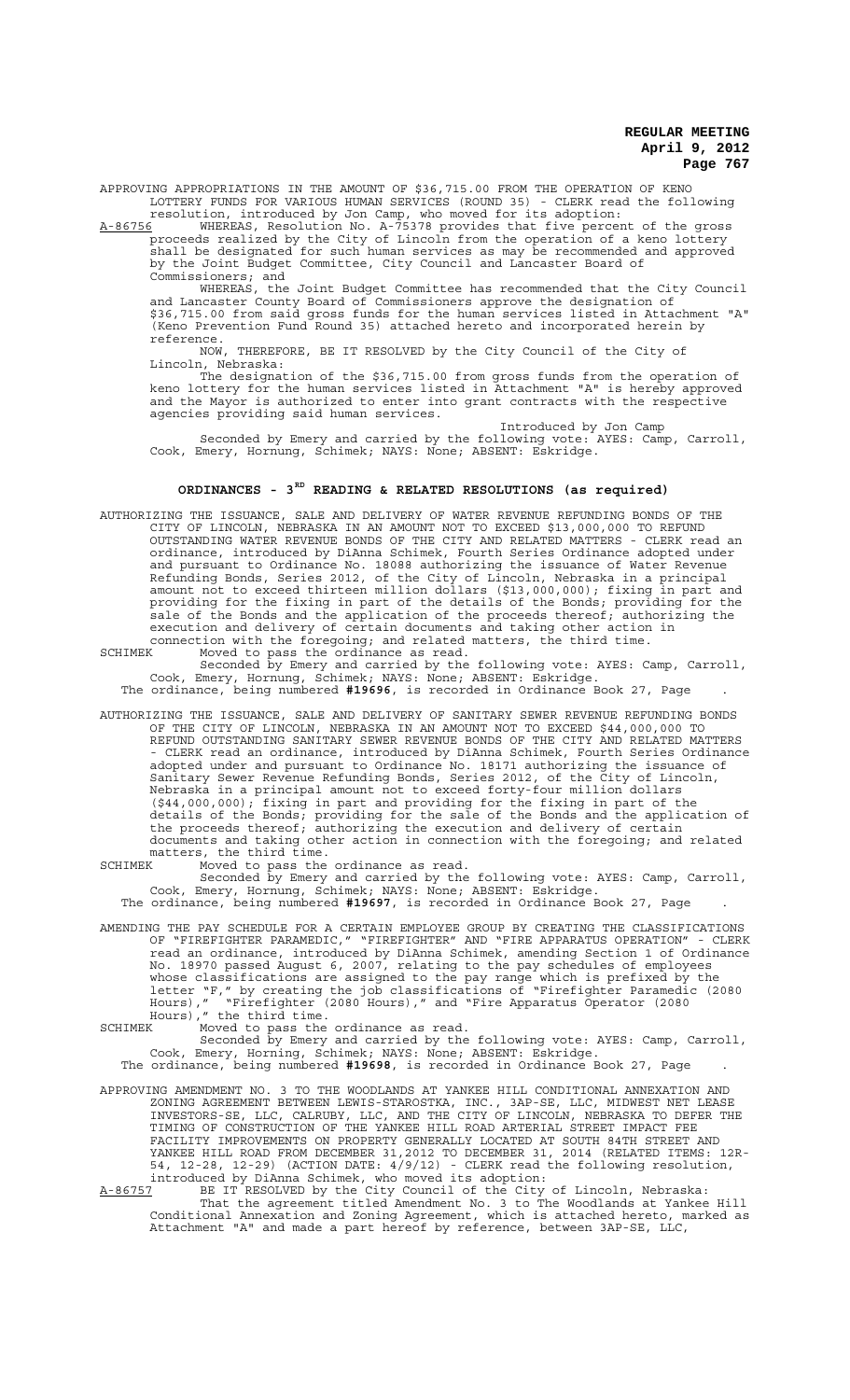Midwest Net Lease Investors-SE, LLC, R.C. Krueger Development Company, Double D Land Company, LLC and Calruby, LLC, collectively as Owner, and the City of Lincoln, Nebraska, to defer the completion of certain Yankee Hill Road improvements from December 31, 2012 to December 31, 2014 relating to the annexation of property generally located southeast of the intersection of South 70th Street and Yankee Hill Road, is approved and the Mayor is authorized to execute the Amendment No. 3 to The Woodlands at Yankee Hill Conditional Annexation and Zoning Agreement on behalf of the City.

BE IT FURTHER RESOLVED that the City Clerk is directed to return one fully executed copy of this Agreement to Rick Peo, Chief Assistant City Attorney, for distribution to the Owner.

BE IT FURTHER RESOLVED that the City Clerk is directed to forward a copy of this Agreement to Michaela Dugan, Impact Fee Administrator. Introduced by DiAnna Schimek

Seconded by Emery and carried by the following vote: AYES: Camp, Carroll, Cook, Emery, Hornung, Schimek; NAYS: None; ABSENT: Eskridge.

# ANNEXATION NO. 11005 - AMENDING THE LINCOLN CORPORATE LIMITS MAP BY ANNEXING

APPROXIMATELY 36 ACRES GENERALLY LOCATED SOUTHEAST OF THE INTERSECTION OF SOUTH 70TH STREET AND YANKEE HILL ROAD (RELATED ITEMS: 12R-54, 12-28, 12-29) (ACTION DATE: 4/9/12) - CLERK read an ordinance, introduced by DiAnna Schimek, annexing and including the below described land as part of the City of Lincoln, Nebraska and amending the Corporate Limits Map attached to and made a part of Ordinance No. 18208, to reflect the extension of the corporate limits boundary of the City of Lincoln, Nebraska established and shown thereon, the third time.<br>SCHIMEK Moved to pass the ordinance as read

SCHIMEK Moved to pass the ordinance as read. Seconded by Emery and carried by the following vote: AYES: Camp, Carroll, Cook, Emery, Hornung, Schimek; NAYS: None; ABSENT: Eskridge.

The ordinance, being numbered **#19699**, is recorded in Ordinance Book 27, Page .

- CHANGE OF ZONE 05068B APPLICATION OF R.C. KRUEGER DEVELOPMENT TO AMEND THE WOODLANDS AT YANKEE HILL PLANNED UNIT DEVELOPMENT TO ADD APPROXIMATELY 36 ACRES GENERALLY LOCATED SOUTHEAST OF THE INTERSECTION OF SOUTH 70TH STREET AND YANKEE HILL ROAD AND APPROVE A CHANGE OF ZONE OVER SAID 36 ACRES FROM AG AGRICULTURAL DISTRICT TO R-3 RESIDENTIAL DISTRICT UNDER A PLANNED UNIT DEVELOPMENT DESIGNATION IN ORDER TO ADD APPROXIMATELY 265,000 SQ. FT. OF COMMERCIAL FLOOR AREA UNDER THE PLANNED UNIT DEVELOPMENT (RELATED ITEMS: 12R-54, 12-28, 12-29) (ACTION DATE: 4/9/12) - CLERK read an ordinance, introduced by DiAnna Schimek, amending the Lincoln Zoning District Maps attached to and made a part of Title 27 of the Lincoln Municipal Code, as provided by Section 27.05.020 of the Lincoln Municipal Code, by changing the boundaries of the districts established and shown thereon, the third time.<br>SCHIMEK Moved to pass the ordinance as read.
- SCHIMEK Moved to pass the ordinance as read. Seconded by Hornung and carried by the following vote: AYES: Camp, Carroll, Cook, Emery, Hornung, Schimek; NAYS: None; ABSENT: Eskridge.
	- The ordinance, being numbered **#19700**, is recorded in Ordinance Book 27, Page .

# **ORDINANCES - 1ST READING & RELATED RESOLUTIONS (as required)**

- AUTHORIZING THE ISSUANCE BY THE CITY OF ITS GENERAL OBLIGATION HIGHWAY ALLOCATION FUND REFUNDING BONDS, SERIES 2012 IN AN AGGREGATE PRINCIPAL AMOUNT NOT TO EXCEED \$33,000,000 - CLERK read an ordinance, introduced by Jonathan Cook, authorizing the issuance by the City of its general obligation Highway Allocation Fund Refunding Bonds, Series 2012 in an aggregate principal amount not to exceed \$33,000,000; prescribing the form of the bonds; fixing in part and providing for the fixing in part of the terms of the bonds; pledging funds received from the Nebraska Highway Allocation Fund and providing for the levy and collection of an annual tax on all of the taxable property within the City to pay the principal of and interest on such bonds; authorizing certain other documents and actions in connection therewith; and related matters, the first time.
- A RESOLUTION FOR THE EARLY REDEMPTION OF THE CITY'S OUTSTANDING GENERAL OBLIGATION HIGHWAY ALLOCATION FUND BONDS, SERIES 2004 IN THE AMOUNT OF \$30,155,000.
- AMENDING CHAPTER 25.04 OF THE LINCOLN MUNICIPAL CODE, THE LINCOLN MECHANICAL CODE, BY ADDING A NEW SECTION NUMBERED 25.04.485 TO ADD A NEW SECTION 1101.11 TO THE INTERNATIONAL MECHANICAL CODE RELATING TO REGISTRATION OF REFRIGERATION CONTRACTORS - Clerk read an ordinance, introduced by Jonathan Cook, amending Chapter 25.04 of the Lincoln Municipal Code, the Lincoln Mechanical Code, by adding a new section numbered 25.04.485 to add a new Section 1101.11 to the International Mechanical Code relating to registration of refrigeration contractors, the first time.
- APPROVING A LEASE AGREEMENT BETWEEN THE US POSTAL SERVICE AND THE CITY OF LINCOLN FOR PLACEMENT OF ONE OR MORE POSTAL DROP-OFF MAILBOXES IN THE EAST PARKING LOT AT WOODS PARK, GENERALLY AT SOUTH 33RD STREET AND L STREET - CLERK read an ordinance, introduced by Jonathan Cook, accepting and approving the Lease Agreement between the City of Lincoln, Nebraska on behalf of Lincoln Parks and Recreation Department and the United States Postal Service for the lease of property in the east parking lot at Woods Park, generally located at South 33 and L Street, for placement of postal drop-off mail boxes for a seven year term with options to renew said Lease for two additional five year terms, the first time.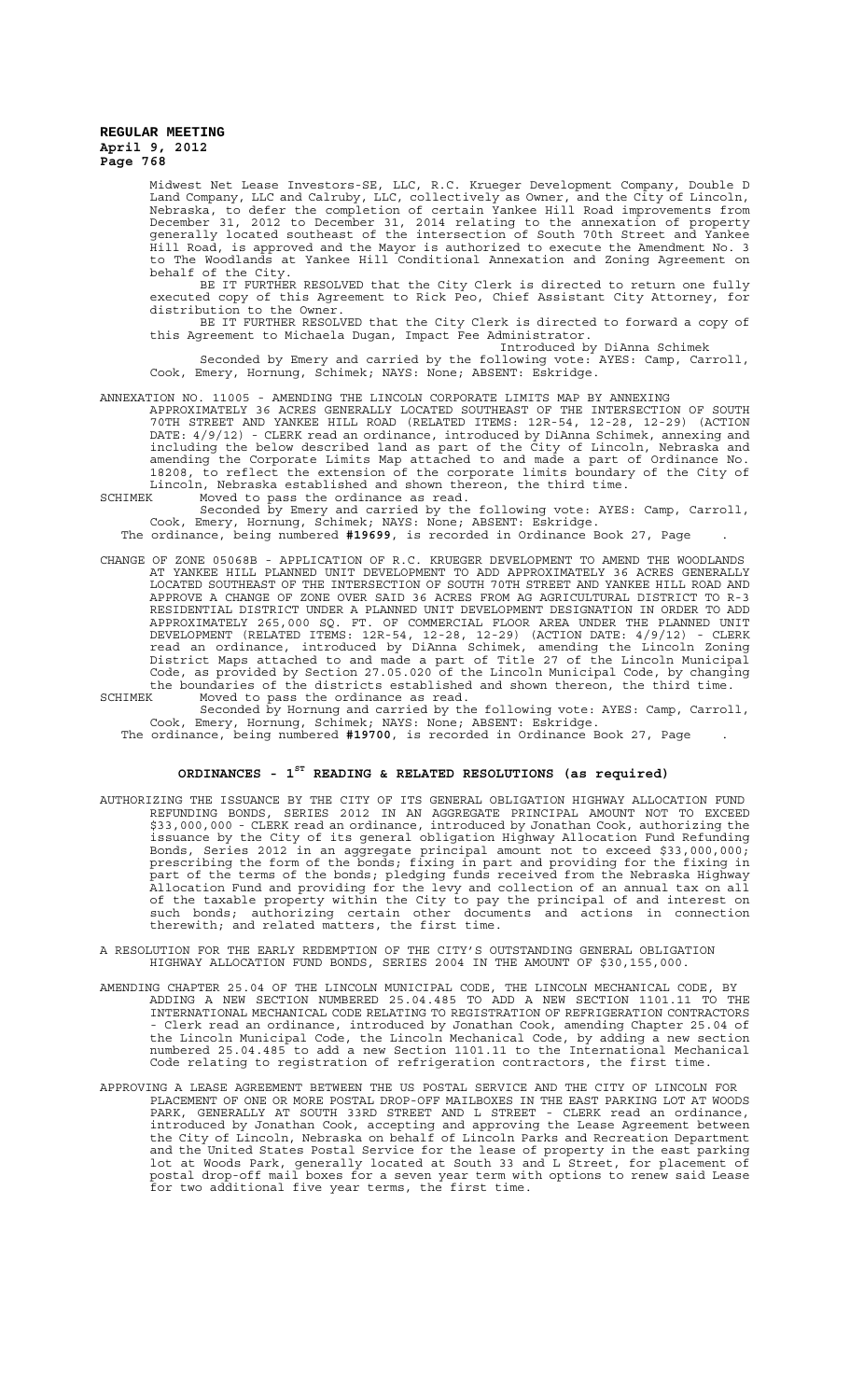- APPROVING A LEASE AGREEMENT BETWEEN HOLMES LAKE PROFESSIONAL CENTER LLC AND THE CITY OF LINCOLN FOR THE USE OF APPROXIMATELY 2,100 SQUARE FEET OF PROPERTY NORTH OF HOLMES LAKE PARK AT SOUTH 70TH STREET AND NORMAL BOULEVARD TO BE USED AS A PARKING LOT FOR A TEN YEAR TERM - CLERK read an ordinance, introduced by Jonathan Cook, accepting and approving a Lease Agreement between the Holmes Lake Professional Center, LLC and the City of Lincoln for a lease of space at Holmes Lake Park adjoining Holmes Lake Professional Center for use as a paved parking lot with landscape screening, the first time.
- AMENDING CHAPTER 5.04 OF THE LINCOLN MUNICIPAL CODE RELATED TO ALCOHOLIC LIQUOR TO REQUIRE A VALID RESPONSIBLE BEVERAGE SERVER PERMIT OR RESPONSIBLE BEVERAGE MANAGEMENT CERTIFICATE FOR ANY PERSON SELLING OR SERVING ALCOHOLIC LIQUOR AT RETAIL AND TO DELETE THE PROHIBITION OF LIQUOR SALES BETWEEN 6:00 A.M. AND NOON ON SUNDAY - CLERK read an ordinance, introducec by Jonathan Cook, amending Chapter 5.04 of the Lincoln Municipal Code relating to Alcoholic Liquor by amending Section 5.04.010 to declare that the legislative intent in adopting and administering this ordinance is for education and accountability; amending Section 5.04.020 to provide definitions for "health director" and "serve"; amending Section 5.04.035 to rename the certificate currently required for managers and licensees; amending Section 5.04.040 to specify that the required notice and hearing set forth in this section applies only to application for a liquor license; adding a new section numbered 5.04.124 to require after January 31, 2013 a valid Responsible Beverage Server Permits or Responsible Beverage Management Certificates for any person selling or serving alcoholic liquor at retail; adding a new section numbered 5.04.125 to establish the application process, terms and conditions of Responsible Beverage Server Permits; adding a new section numbered 5.04.126 to provide that all permit fees paid pursuant to Section 5.04.125 be deposited in the Responsible Beverage Server/Seller Fund; adding a new section numbered 5.04.127 to provide the process for denial, suspension or revocation of a Responsible Beverage Server Permit; amending Section 5.04.130 to delete the prohibition of liquor sales between 6:00 a.m. and noon on Sunday; adding a new section numbered 5.04.175 to require liquor licensees to maintain an up-to-date list of all individuals who sell or serve alcoholic liquor at retail and to make such a list available to a City of Lincoln police officer or the Health Director upon request; amending Section 5.04.200 to authorize the Health Director to enter the premises of any liquor licensee at any time to examine said premises for compliance with the responsible beverage management provisions in this chapter; amending Section 5.04.210 to replace references to special designated permit with special designated license; amending 5.04.300 to increase the penalty for violations of this chapter from imprisonment in the county jail for a period of three months to a period of six months; adding a new section numbered 5.04.310 to provide for severability of this ordinance; and repealing Sections 5.04.010, 5.04.020, 5.04.035, 5.04.040, 5.04.130, 5.04.200, 5.04.210, and 5.04.300 of the Lincoln Municipal Code as hitherto existing, the first time.

# **RESOLUTIONS - 1ST READING - ADVANCE NOTICE**

ACCEPTING THE REPORT OF NEW AND PENDING CLAIMS AGAINST THE CITY AND APPROVING DISPOSITION OF CLAIMS SET FORTH FOR THE PERIOD OF MARCH 16 - 31, 2012.

AUTHORIZING THE TRANSFER OF APPROPRIATIONS FOR EXPENSES ASSOCIATED WITH UPCOMING LABOR NEGOTIATIONS AND THE PAGE/CIR CASE.

- APPROVING A CONTRACT AGREEMENT BETWEEN THE CITY OF LINCOLN AND TSI INCORPORATED FOR PORTACOUNT PRO+ RESPIRATOR FIT TESTERS AND FOR CALIBRATION AND CLEANING, PURSUANT TO BID NO. 12-061, FOR A THREE YEAR TERM.
- APPROVING A CONTRACT AGREEMENT BETWEEN THE CITY OF LINCOLN AND NEBRASKA LABLINC FOR HEALTH DEPARTMENT LABORATORY TEST SERVICES, PURSUANT TO BID NO. 12-062, FOR A THREE YEAR TERM WITH THE OPTION TO RENEW FOR ONE ADDITIONAL THREE YEAR TERM.
- APPROVING THE AMENDMENT TO QUOTE 2969 AGREEMENT FOR CITY RENEWAL BETWEEN THE CITY OF LINCOLN AND NEBRASKA LABLINC TO PROVIDE THE ANNUAL REQUIREMENTS FOR BLOOD CHEMISTRY PROFILES FOR A TWO YEAR TERM FROM MAY 20, 2012 THROUGH MAY 19, 2014.
- AUTHORIZING A REQUEST TO THE STATE OF NEBRASKA, BOARD OF PUBLIC ROADS CLASSIFICATIONS AND STANDARDS, FOR RELAXATION OF THE MINIMUM DESIGN STANDARDS FOR BRIDGE DESIGN LOADING FOR THE NORTH 27TH AND LEIGHTON VIADUCT PROJECT, CITY PROJECT 540023.
- APPROVING A FUNDING AGREEMENT BETWEEN THE CITY AND THE NEBRASKA DEPT. OF ROADS FOR THE USE OF FEDERAL AID BRIDGE REPLACEMENT FUNDS FOR THE FRACTURE CRITICAL BRIDGE INSPECTION OF STRUCTURE NO. U142514300, SALT CREEK ROAD, EAST LEG OF THE BIG X (PROJECT NO. BR-MBOS995).
- APPROVING THE APPROPRIATION OF \$700,000 OF KENO FUNDS WITHIN THE PARKS AND RECREATION DEPARTMENT CIP FOR FY 2012-2013 FOR THE NEBRASKA CENTENNIAL MALL RENOVATION PROJECT.
- USE PERMIT NO. 82C APPEAL OF DESIGN DATA CORP. FROM THE PLANNING COMMISSION'S CONDITIONAL APPROVAL OF THE APPLICATION OF BOB BENNIE PROPERTIES LLC FOR AUTHORITY TO ADD MEDICAL OFFICE AS A PERMITTED LAND USE TO AN EXISTING USE PERMIT, ON PROPERTY GENERALLY LOCATED AT SOUTH 14TH STREET AND OLD CHENEY ROAD.